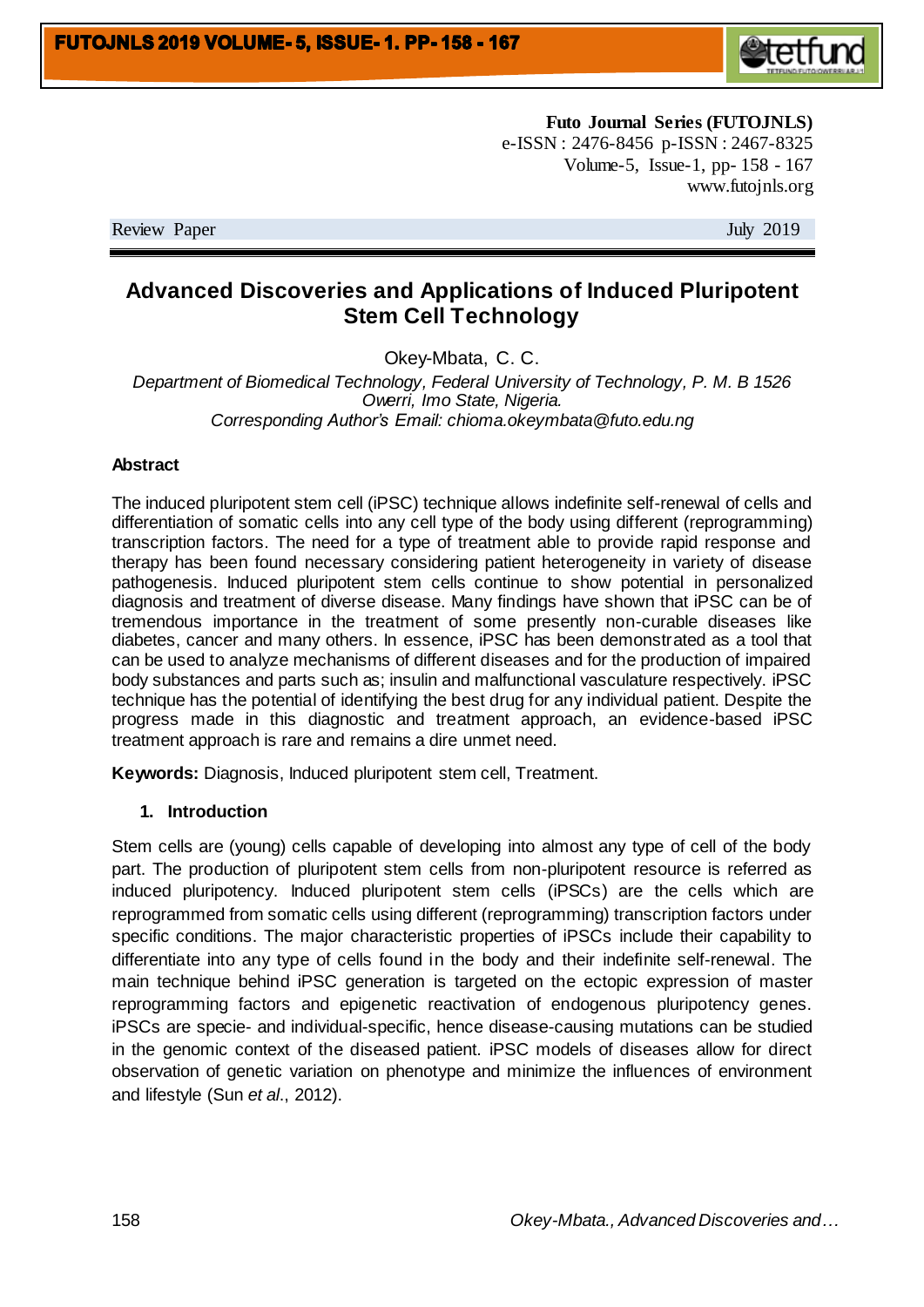

# **1.1. Tools that Facilitate iPSC Techniques**

Molecular scissors are the powerful gene editing tools to conduct precise-genome editing including the correction of disease-associated mutations. Synergistically with iPSCs these tools enhance phenotyping of targeted alterations of DNA in live cells, via introduction or deletion of a DNA variant in a healthy or mutated cell. These tools make it possible for the respective monitoring of a disease and healthy phenotypes upon differentiation (Yusa, Rashid & Strick-Marchand, 2011). They include:

Zinc finger nucleases (ZFNs), these are synthetic DNA-binding proteins: They cleave a domain known as the Fokl restriction endonuclease in DNA at a user-specified location, thereby facilitating genome editing by creating double stranded break. This double-stranded break stimulates the cell's natural DNA-repair processes and thus by using well-established protocols, these cellular processes can be harnessed to generate precisely targeted *in vitro* or *in vivo* genomic edits with targeted gene deletions (Knockouts), integrations, or modifications (Urnov, Rebar, Holmes, Zhang & Gregory, 2010).

Transcription activator like-effector nuclease (TALEN): By assembling arrays of transcription activator like proteins (TALs) and fusing them to a FokI nuclease, specific cutting of the genome can be achieved. When two TALENs bind and meet, the FokI domains induce a double-strand break which can inactivate a gene, or can be used to insert DNA of interest. TALENs are more specific and don't have the cross-reactivity problem that are encountered in the use of ZFN (Deng, Yan, Wu, Pan & Yan, 2014).

Clustered regularly interspaced short palindromic repeats (CRISPR): This generates RNAguided nucleases, such as Cas9, with customizable specificities. These systems will influence to perform targeted and highly efficient alterations of genome sequence which will certainly alter biological research program towards development of novel molecular therapeutics for human disease (Sander & Joung, 2014).

## **2. Applications of iPSCs**

## **2.1. Disease Modelling.**

iPSCs can be successfully applied to better understand the mechanisms of disease pathogenesis so as to develop new drug treatments (Fong, Wang, Knoferle, Walker, Balestra, & Tong, 2013; Randolph, Jiang & Lian, 2017; DiStefano *et al*., 2018; Ho, Pek, Boon-SengSoh, 2018). This can help to address the difficulties in discerning true diseasecausing genetic mutations, complementing standard *in silico* predictions and epidemiologic studies.

## **2.2. Drug screening for toxicity, drug development and drug discovery.**

High throughput screens of pharmaceuticals against cells differentiated from disease iPSCs have allowed for rapid assessment of efficacy and toxicity (Liang *et al*., 2013). Furthermore, some drugs seem to be ineffective after administration, due to unpredictable patient response and heterogeneity underlying many common diseases. However, iPSC disease models also present an opportunity to tailor therapies to the disease-causing DNA mutation, which can be transplanted to the site of injury or the site of degeneration in any given tissue.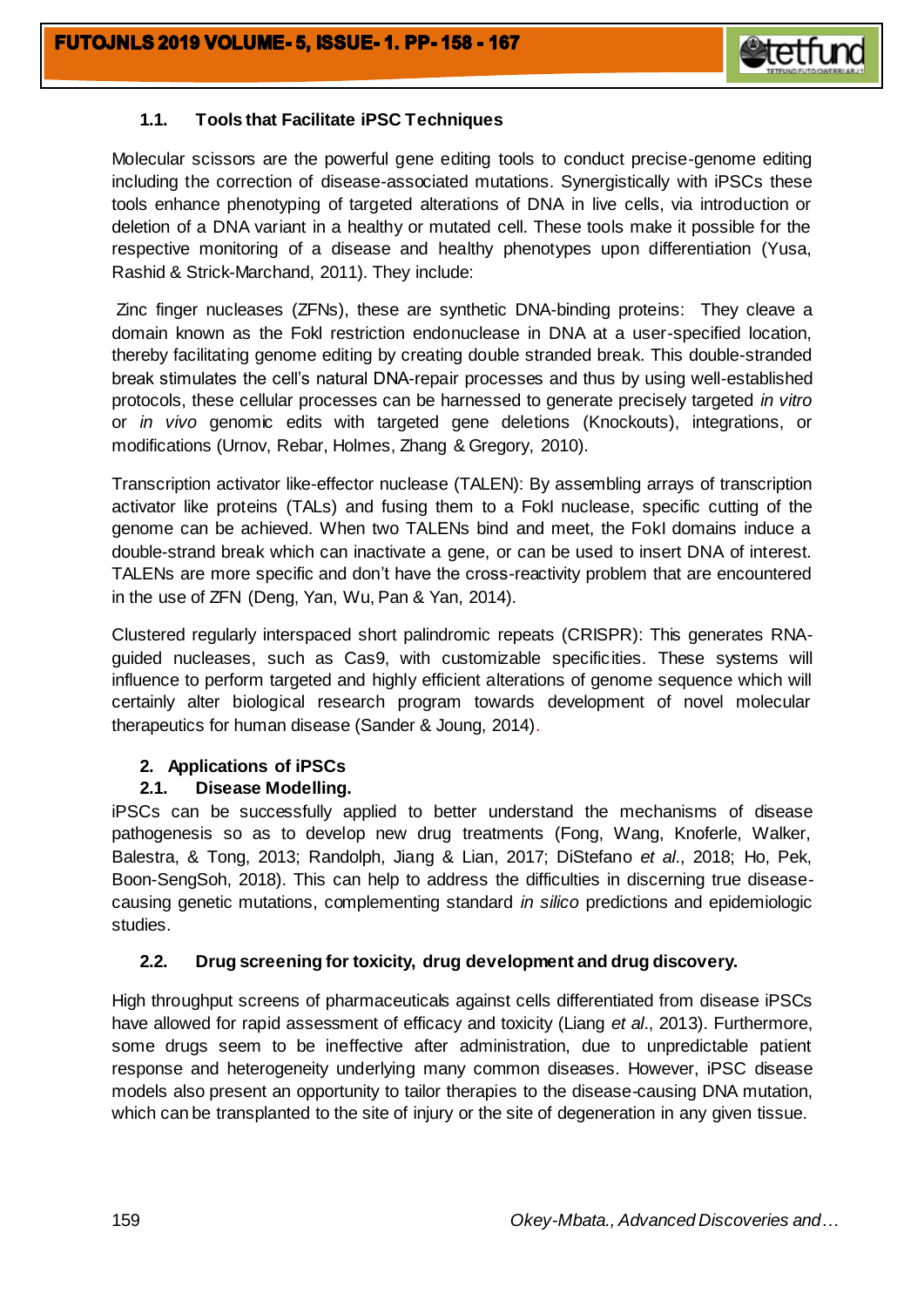

## **2.3. Cell based therapy**

The discovery of iPSCs have ushered in personalized gene therapy, with the exclusion of ethical concern while simultaneously addressing the issue of transplantation without the fear of graft rejection in the case of autologous gene. Evidence of increased T-cell proliferation or antigen-specific secondary immune response is eliminated, taking care of immune-rejection risk. The synthesis of blood components has been generated from iPSCs, typical examples include red blood cells, platelets (Teoh & Cheong, 2012).

## **2.4. Streamlined research and development.**

iPSCs have elicited interest in both pharmaceutical industry and academia. Disease specific iPSC lines will help in the identification of drug candidates and speed up the screening of toxic and off target effects (De Souza Fernandez, De Souza Fernandez, & LuizMencalha, 2013).

## **3. Indicated Findings on iPSC-derived cells**

Researches have shown that successful in vitro generation of iPSCs is possible as outlined in the table below. However, Tateishi, He, Taranova, Liang, D'Alessio & Zhang (2008) indicated that differentiated insulin-secreting pancreatic beta cells showed limited response to glucose due to their lack of Nkx6.1 and MAFA expression; leading to the production of what they regarded as immature non-functional pancreatic beta cells. Raikwar, Kim, Sivitz, Allamargot, Thedens & Zavazava (2015) demonstrated stabilization of serum glucose levels, after transplantation of iPSCs in type 1 diabetes mellitus (T1DM) mice model. Additionally, Jeon *et al.,* (2012) and Gerace *et al*., (2015) have further shown that transplantation of pancreatic progenitor via a macro-encapsulation device, led to efficient differentiation of the cells into functional mature insulin-secreting pancreatic beta cells. Mouse wild type pluripotent stem cells was injected into the pancreatogenesis-disabled mouse (Pdx1 $\frac{1}{\sqrt{2}}$ ) blastocyst, production of interspecific chimera between mouse and rat with injection of mouse or rat PSCs into embryos from the other species were confirmed (Kobayashi *et al*., 2010). Again, the injected PSCs were also confirmed to be distributed all over the other body parts and normal function was observed. According to Ohmine (2012), it is now possible to generate a diabetic-derived iPSCs (DiPSCs) using an elderly patient's keratocytes. In line with the development, Stepniewski *et al*., (2015) and his research group were able to produced DiPSCs from murine model (lep  $d/db/db$ ) mice) as well as human model from patients with MODY (maturity onset diabetes of the young) 3 (HNF1A MODY). After evaluating the various DiPSCs, there was an indication of an impaired differentiation in the db/db mice towards endothelial progenitor-like cells. Whereas there is no evidence of any teratomer formation in the HNF (hepatocyte nuclear factor) 1α MODY of the human-derived DiPSCs even after induction in their various patient specificities.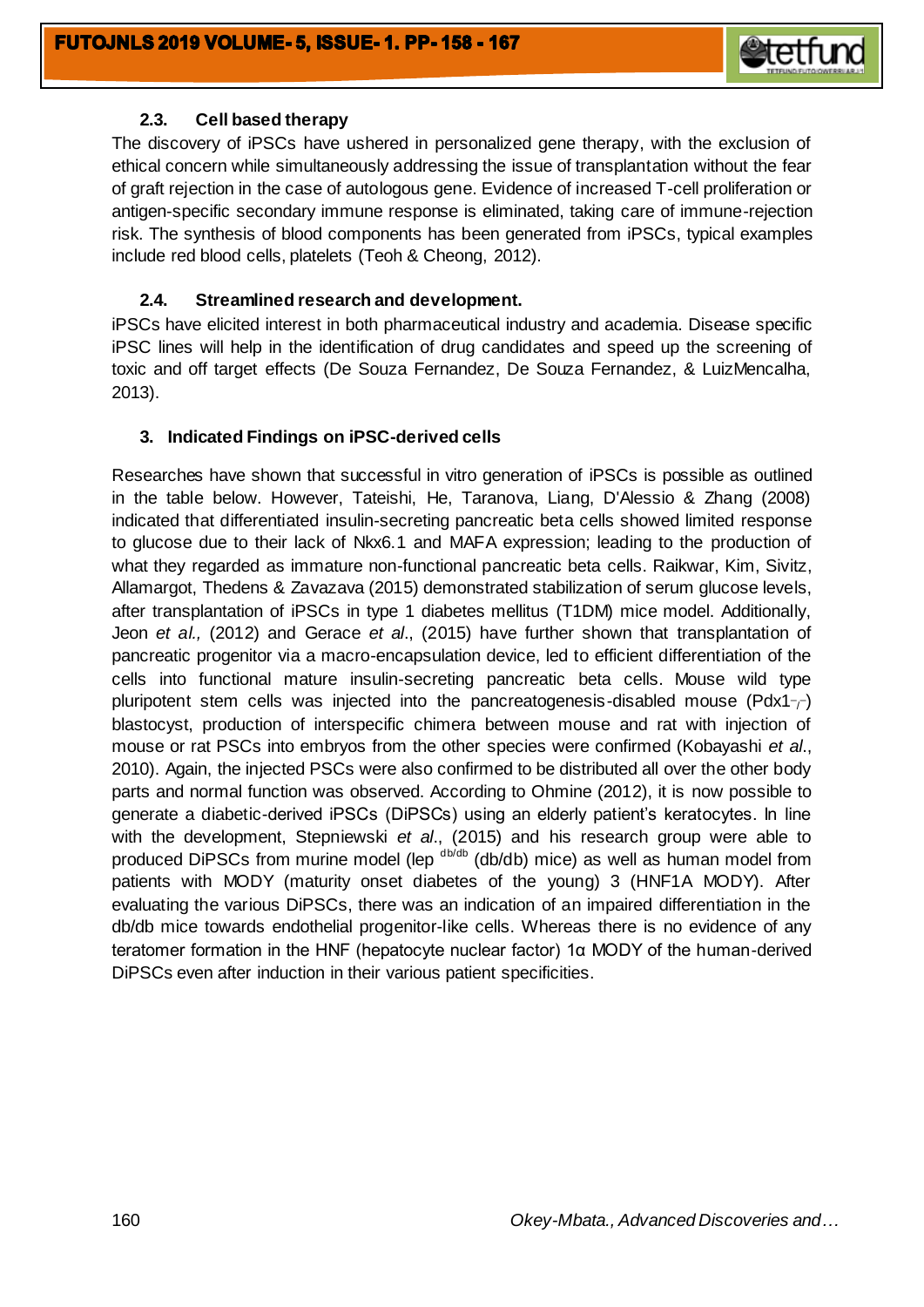# **FUTOJNLS 2019 VOLUME- 5, ISSUE- 1. PP-158 - 167**





**Fig** (1.0): Schematic illustration of generation and differentiated parts of iPSCs and their various applications.

## **4. Improvements in the iPSC Technique**

## **4.1. Reprogramming transcription factor.**

Some factors and/or chemicals have been found to possess the potentials to replace the Yamanaka factors used for reprogramming somatic cells. Examples: NANOG together with Lin 28 are able to replace K and M (Yu, Vodyanik, Smuga-Otto, Antosiewicz-Bourget, Frane & Tian, 2007), BIX-01294: an inhibitor of G9a histone methyltransferase is able to replace S and O (Shi, Do, Desponts, Hahm, Scholer, & Ding, 2008), Esrrb: an orphan nuclear receptor capable of replacing only K (Feng, Jiang, Kraus, Ng, Heng & Chan, 2009), STAP: stimulus triggered acquisition of pluripotency (Obokata *et al*., 2014a, b).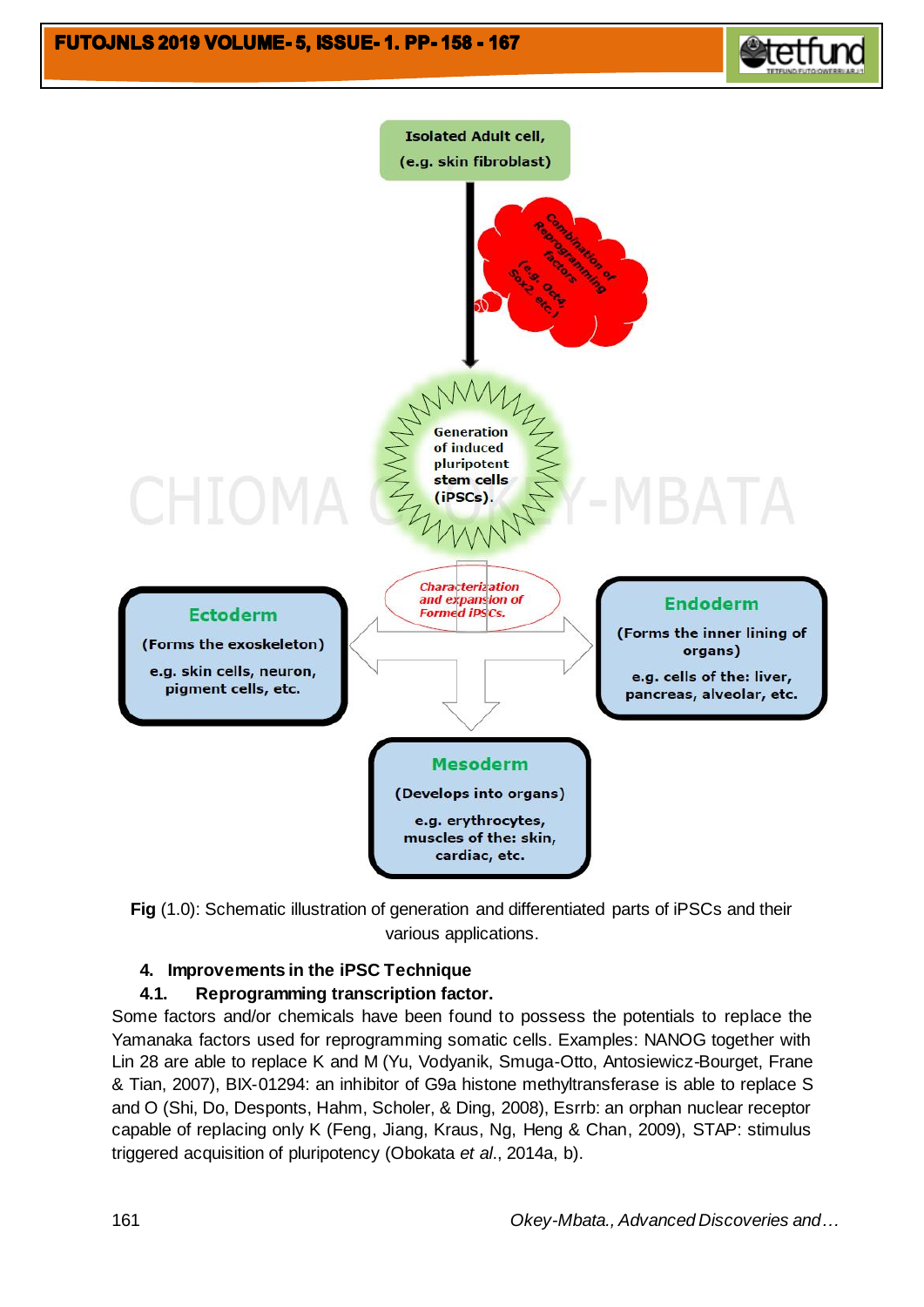

## **4.2. Delivery methods for transcription factor transfer.**

The reprogramming transcription transfer methods initially employed in iPSC technique has been enhanced from integrating methods such as retroviral transduction (Takahashi & Yamanaka 2006), lentviral (Yu *et al*.,2007), inducible lentviral (Maherali, Ahfeldt, Rigamonti, Utikal, Cowan, & Hochedlinger, 2008), to mention but a few into non-integrating methods such as plasmid DNA transfer (Okita, Nakagawa, Hyenjong, Ichisaka, & Yamanaka, 2008), polyarginine tagged polypeptide (Kim, Kim, Moon, Chung, Chang, Han, 2009), RNA modified synthetic mRNA (Warren, Manos, Ahfeldt, Loh, Li, & Lau, 2010), non-integrating reprogramming method (Ban *et al*., 2011) and many others.

## **5. Challenges Facing iPSC Technology**

Regardless of the fact that iPSC technique has been shown to have some relieving factors in research and development, it has been found to possess some challenges which include:

- Lack of quality control methods for comprehensive routine high throughput characterization of human iPSCs and their cellular derivatives. Ethical reflections on cell reprogramming (Aznar *&* Martinez, 2012).
- Low rate of DNA repair (Zhang, Shang, Yang, Cao, Pan & Zhou, 2012),
- Sensitive to ionizing radiation, which is due to the characteristics of iPSCs (Zhang, Yang, Liu & Sun, 2013).
- Cases of insertional mutagenesis, tumorigenesis, considering the type of technology involved in iPSCs development. It has the potential for acquired somatic mutations and chromosomal rearrangements during the induction of pluripotency, risk associated with the use of lentiviral or retroviral vectors resulting in genomic integration and insertion mutagenesis (Baum 2007; Okita, Ichisaka & Yamanaka, 2007; Park, Gum, Kakar, Kwon, Deng & Kim, 2008).
- It is often time consuming and resource intensive. No sufficient reduction in time and labor to justify wide-scale routine implementation, particularly in clinical settings (Hanna *et al*., 2009).
- Cases of teratoma development and immunogenicity have been reported in allogeneic iPSC (Gutierrez-Aranda, Ramos-Mejia, Bueno, Munoz-Lopez & Real, 2010; Zhao, Zhang, Rong & Xu, 2011; Fu 2014).

### **6. Overcoming some of Challenges of iPSC Technique**

- I. Developing a very simple and effective differentiation protocols that is capable of exclusively generating particular and distinctive mature cells of interest which are necessary for modeling various diseases and cellular therapeutic purposes.
- II. Research towards development of differentiation techniques which can be very specific and competent to avoid the production of undifferentiated cells, this will invariably eliminate the formation of teratoma in any applicable situation.
- III. Further studies on the elucidation of molecular mechanisms concerning effective differentiation protocols and production of high-density cultures of any desired cell is really of great importance.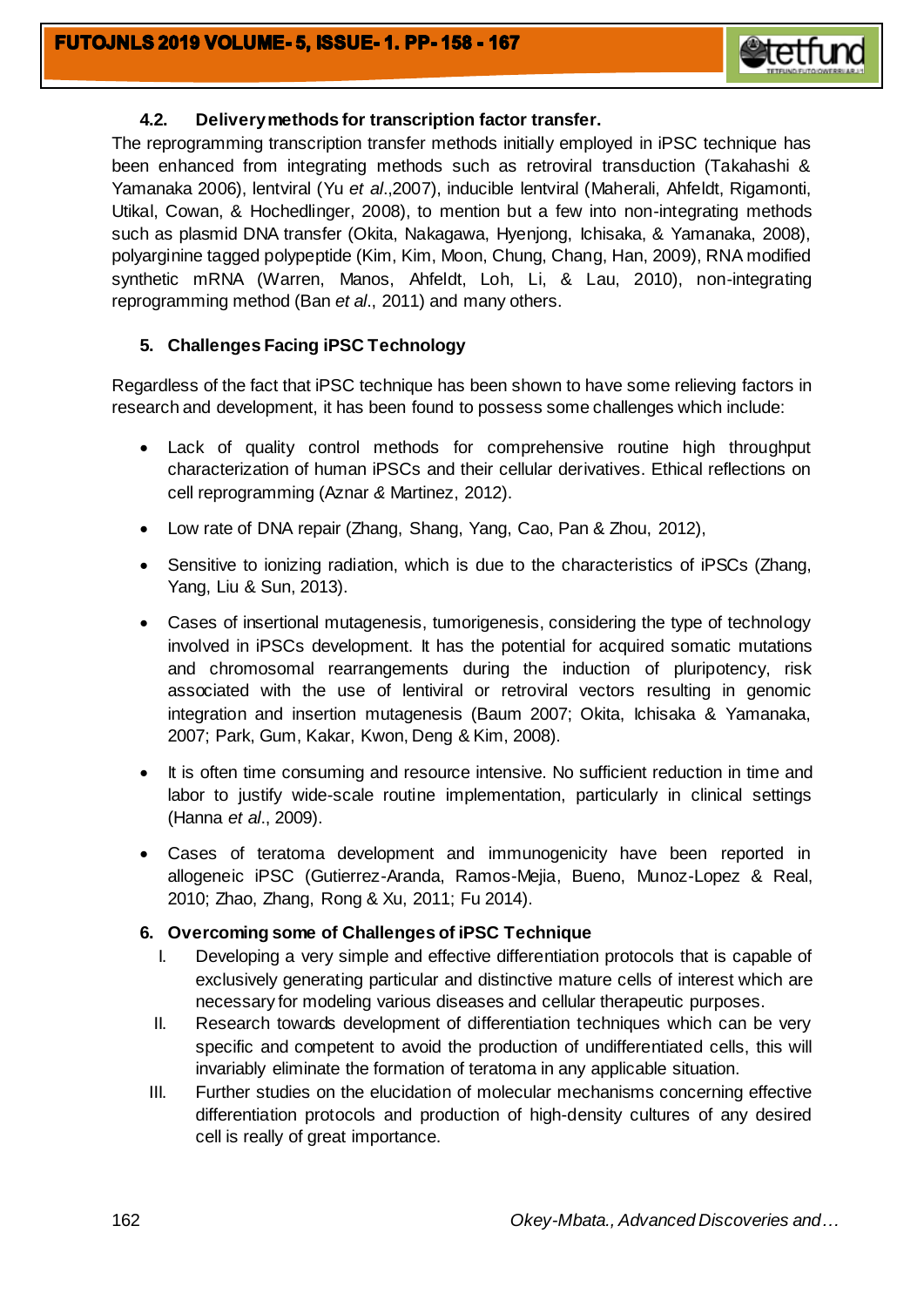

- IV. Encapsulation of the iPSCs intended for transplantation. This will prevent both *in vivo* overgrowth and undesired cell growth. Furthermore, encapsulation could ensure that no undifferentiated cell(s) contaminates iPSCs after differentiation.
- V. Identification of defects in transcription factors in every stage of iPSC differentiation using genome-transcriptional analysis should be carried out.
- VI. Recognition of differences in gene expression typically by comparing in vivo development of cells and in vitro differentiation of iPSCs.
- VII. Development of diverse differentiation protocols by employing the various signaling pathways that control the in vitro differentiation processes.

| Condition(s)                                                                         | Body part    | References                                                                                                                     |
|--------------------------------------------------------------------------------------|--------------|--------------------------------------------------------------------------------------------------------------------------------|
| Congenital brain<br>malformations,<br>Encephalopathy                                 | <b>Brain</b> | Kelava & Lancaster (2016); Raja et al., (2016);<br>Dang et al., (2017); Monzel et al., (2017)                                  |
| Cystic fibrosis                                                                      | Liver        | Guan et al., (2017)                                                                                                            |
| Diabetes mellitus, Pancreatic ductal<br>adenocarcinoma                               | Pancreas     | Baker, Tiriac, Clevers & Tuveson (2016), Kim et<br>al., (2016); Hohwieler et al., (2017).                                      |
| Colorectal cancer, Host microbial<br>interactions                                    | Intestine    | Van de Wetering et al., (2015); Ettayebi etal.,<br>(2016).                                                                     |
| Ovarian cancer                                                                       | Kidney       | Yucer <i>et al.</i> , (2017).                                                                                                  |
| Fibrotic lung disease                                                                | Lung         | Barkauskas, Chung, Fioret, Gao, Katsura &<br>Hogan (2017); Chen et al., (2017)                                                 |
| Cardiomyopathy                                                                       | Heart        | Lan et al., (2013); Sun et al., (2012); Tzatzalos,<br>Abilez, Shukla & Wu (2016); Wu et al., (2015);<br>Yazawa et al., (2011). |
| Severe anaemia (such as sickle cell<br>β-<br>Thalassemia,<br>disease,<br>hemophilia) | <b>Blood</b> | Kimbrel & Lu (2011); Lengerke & Daley (2010);<br>Daley (2014).                                                                 |
| Transfusion of blood                                                                 | <b>Blood</b> | Shah, Huang & Cheng (2014).                                                                                                    |
| Genetic polymorphism                                                                 | Genome       | Ebert et al., (2015).                                                                                                          |
| Macular degeneration                                                                 | Retina       | Di Stefano et al., (2018).                                                                                                     |

Table 1: Selected procedures where iPSC techniques have been found useful.

## **7. Conclusion**

iPSCs as a novel approach to model human body part (like organs) development and disease. It might be interesting to know/ and bear in mind that, in the coming decades, data gained from iPSCs constitute one of the most promising primary building blocks of precision medicine. There is need for establishment of quality control measures that will take care of any contamination case which may result in the production/utilization of iPSCs for clinical purposes. Though there may be no much need for a large bank for autologous cell but for the sake of initial reprogramming variability which may occur, autologous cell bank is necessary for identification and variability minimization. However, the bank required for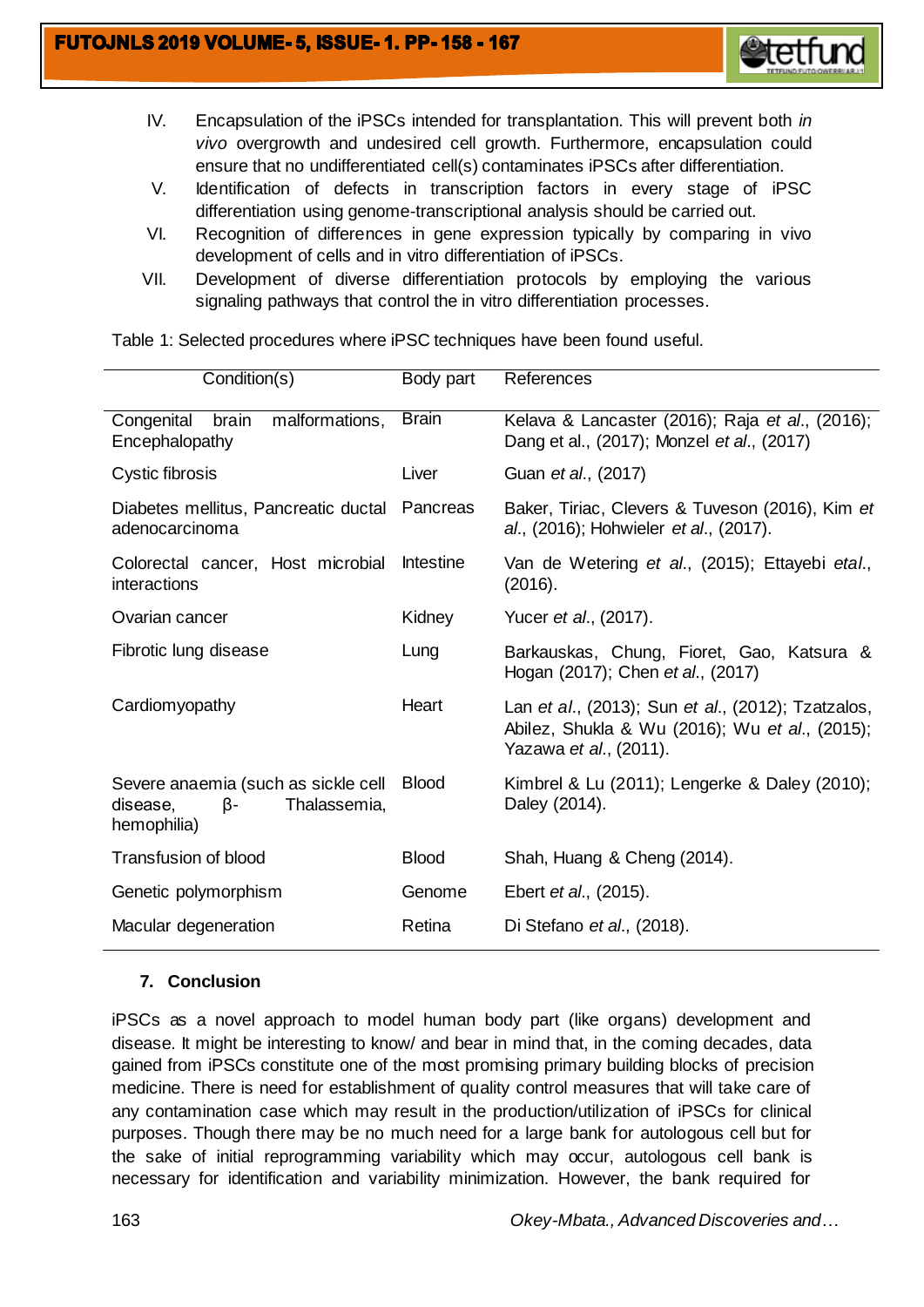

allogeneic cell is necessary to ascertain consistency of the starting cell material. Furthermore, humanized platform for (organ-specific and patient-specific) drug screening and testing of therapeutic options in vitro and in vivo can be made readily available. Again, there is need to provide imaging procedure for iPSC technique to facilitate translation of information or results obtained from reprogrammed cells. Additionally, more advances on how to key-in and explore this technique in more comprehensive manner should not be neglected.

## **8. Acknowledgements**

I Chioma Chinyere Okey-Mbata, gratefully acknowledge the financial support from Tertiary Education Trust (TET) Fund Nigeria, as well as the entire staff members of the Departments of Biochemistry and Biomedical Technology in Federal University of Technology, Owerri; for their encouragement. The ideas expressed in this article were in part prompted by the exposure I got from my Biomedical Engineering study in the University of Dundee, United Kingdom (2013/2014).

## **References**

- Aznar, L. J. & Martinez, M. (2012). Ethical reflections on cell reprogramming. *CaudBioet, 23,* 287-299.
- Baker, L.A., Tiriac, H., Clevers, H. & Tuveson, D.A. (2016). Modeling pancreatic cancer with organoids. *Trends Cancer, 2*, 176–190.
- Ban, H., Nishishita, N., Fusaki, N., Tabata, T., Saeki, K., Shikamura, M., …, Nishikawa, S.I. (2011). Efficient generation of transgene-free human induced pluripotent stem cells (iPSCs) by temperature sensitive Sendai virus vectors. *ProcNatlAcadSci U S A*, *108*, 14234–9.
- Barkauskas, C.E., Chung, M.I., Fioret, B., Gao, X., Katsura, H. & Hogan, B.L. (2017**).** Lung organoids: Current uses and future promise. *Development*, *144*, 986–997.
- Baum, C. (2007). Insertional mutagenesis in gene therapy and stem cell biology. *CurrOpinHematol, 14,* 337–42.
- Chen, Y.W., Huang, S.X., de Carvalho, A., Ho, S.H., Islam, M.N., Volpi, S., … Bhattacharya, J. (2017)**.** A three-dimensional model of human lung development and disease from pluripotent stem cells*. Nat. Cell Biol*, *19*, 542–549.
- Daley, G.Q. (2014). Deriving blood stem cells from pluripotent cells for research and therapy. *Best Pract Res ClinHaematol, 27*, 293-297.
- Dang, J., Tiwari, S.K., Lichinchi, G., Qin, Y., Patil, V.S.,Eroshkin, A.M. & Rana, T.M. (2016). Zika virus depletes neural progenitors in human cerebral organoids through activation of the innate immune receptor TLR3. *Cell Stem Cell*, *19*, 258–265.
- De Rham, C. & Villard, J. (2014). Potential and limitation of HLA-based banking of human pluripotent stem cells for cell therapy. *J Immunol Res, 20*, 518135.
- De Souza Fernandez, T., De Souza Fernandez, C. & LuizMencalha, A. (2013). Human induced pluripotent stem cells from basic research to potential clinical applications in cancer. *Biomed Res Int,* 2013, 430290.
- Deng, D., Yan, C., Wu, J., Pan, X. & Yan, N. (2014). Revisiting the TALE repeat. *Protein Cell*, *5*, 297–306.
- DiStefano, T., Chen, H.Y., Panebianco, C., Kaya, K.D., Brooks, M.J., Gieser, L., …Swaroop, A. (2018**).** Accelerated and improved differentiation of retinal organoids from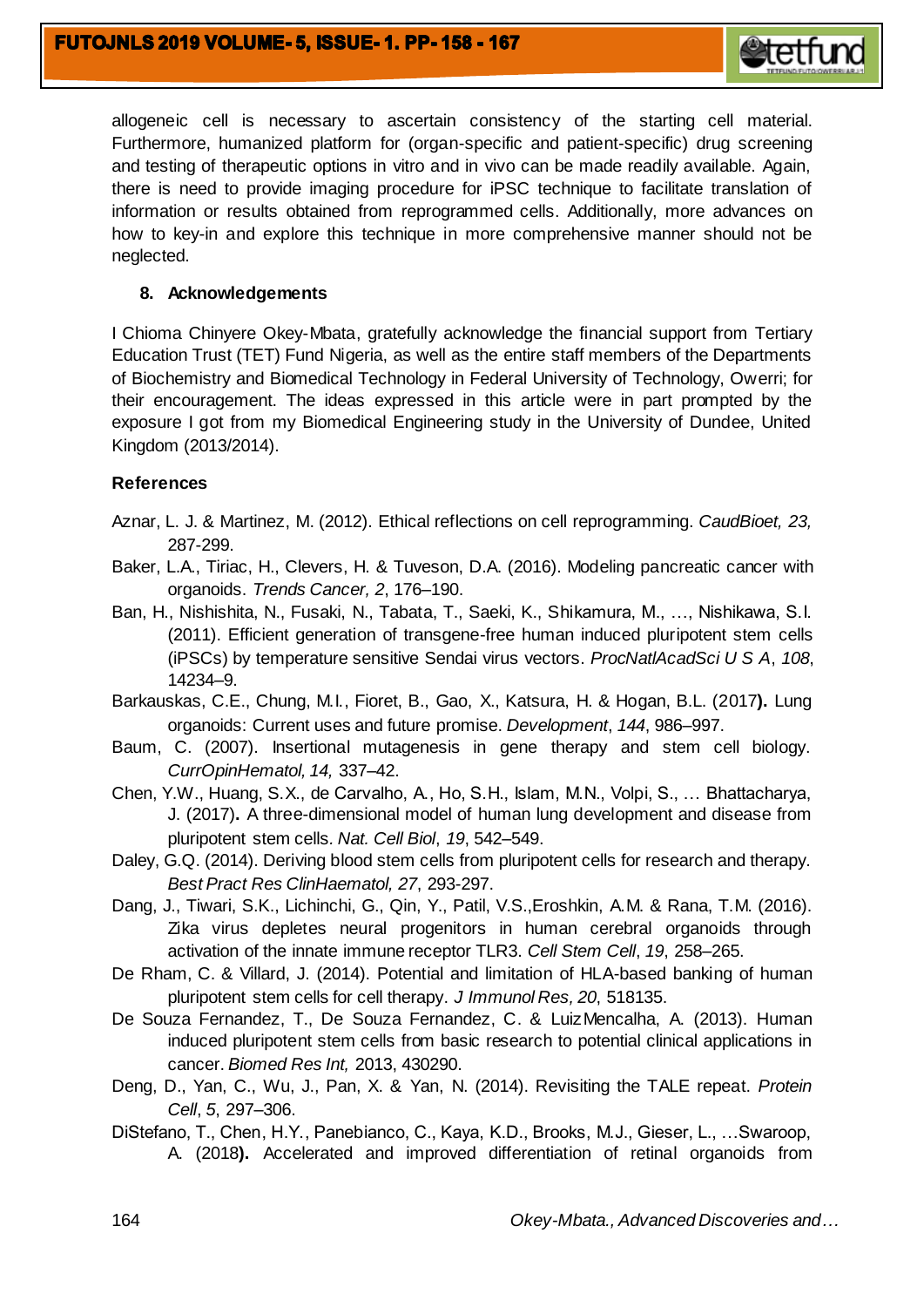

pluripotent stem cells in rotating-wall vessel bioreactors. *Stem Cell Rep*, *10*, 300– 313.

- Ebert, A.D., Kodo, K., Liang, P., Wu, H., Huber, B.C., Riegler, J., … Wu, J.C. (2014). Characterization of the molecular mechanisms underlying increased ischemic damage in the aldehyde dehydrogenase 2 genetic polymorphism using a human induced pluripotent stem cell model system. *SciTransl Med*, *6*, 255ra130.
- Ettayebi, K., Crawford, S.E., Murakami, K., Broughman, J.R., Karandikar, U., Tenge, V.R., ... Qu, L. (2016). Replication of human noroviruses in stem cell-derived human enteroids. *Science*, *353*, 1387–1393.
- Feng, B., Jiang, J., Kraus, P., Ng, J.H., Heng, J.C. & Chan, Y.S. (2009). Reprogramming of fibroblasts into induced pluripotent stem cells with orphan nuclear receptor Esrrb. *Nat. Cell Biol, 11*, 197–203.
- Fong, H., Wang, C., Knoferle, J., Walker, D., Balestra, M.E. & Tong, L.M. (2013). Genetic correction of tauopathy phenotypes in neurons derived from human induced pluripotent stem cells. *Stem Cell Reports, 1*, 226–234.
- Fu, X. (2014). The immunogenecity of cells derived from induced pluripotent stem cells. *Cell Mol Immunol, 11,* 14-16.
- Gerace, D., Martiniello-Wilks, R., Simpson, A., Vinuthinee, N., Azreen-Redzal, A., Juanarita, J., …Tong, L. (2015). Diabetes reversal via gene transfer: Building on successes in animal models. Res. Rep. *Endocr. Disord, 9*, 203–206.
- Guan, Y., Xu, D., Garfin, P.M., Ehmer, U., Hurwitz, M., Enns, G., … Nishimura, T. (2017**).** Human hepatic organoids for the analysis of human genetic diseases. *JCI Insight*, *2*, 94954.
- Gutierrez-Aranda, I., Ramos-Mejia, V., Bueno, C., Munoz-Lopez, M. & Real, P.J. (2010). Human induced pluripotent stem cells develop teratoma more efficiently and faster than human embroyonic stem cells regardless the site of injection. *Stem Cells, 28*, 1568-1570.
- Hanna, J., Saha, K., Pando, B., van Zon, J., Lengner, C.J., Creyghton, M.P…Jaenisch, R. (2009). Direct cell reprogramming is a stochastic process amenable to acceleration. *Nature*, *462*, 595–601.
- Ho, B.X., Pek, N.M.Q. & Boon-SengSoh, B. (2018). Disease Modeling Using 3D Organoids Derived from Human Induced Pluripotent Stem Cells. *Int. J. Mol. Sci*,*19*, 936.
- Hohwieler,M., Illing, A., Hermann, P.C., Mayer, T., Stockmann,M., Perkhofer, L., …Klege, A. (2017**).** Human pluripotent stem cell-derived acinar/ductal organoids generate human pancreas upon orthotopic transplantation and allow disease modelling. *Gut*, *66*, 473– 486.
- Jeon, K., Lim, H., Kim, J.H., Thuan, N.V., Park, S.H., Lim, Y.M., …Cho, S.G. (2012). Differentiation and transplantation of functional pancreatic β cells generated from induced pluripotent stem cells derived from a type 1 diabetes mouse model. *Stem Cells Dev, 21*, 2642–2655.
- Kelava, I., Lancaster, M.A. (2016**).** Dishing out mini-brains: Current progress and future prospects in brain organoid research. *Dev. Biol*, *420*, 199–209.
- Kim, D., Kim, C.H., Moon, J.I., Chung, Y.G., Chang, M.Y. & Han, B.S. (2009). Generation of human induced pluripotent stem cells by direct delivery of reprogramming proteins. *Cell Stem Cell,* 4, 472–476.
- Kim, Y., Kim, H., Ko, U.H., Oh, Y., Lim, A., Sohn, J.W.,… Han, Y.M. (2016**).** Islet-like organoids derived from human pluripotent stem cells efficiently function in the glucose responsiveness in vitro and in vivo. *Sci. Rep*, *6*, 35145.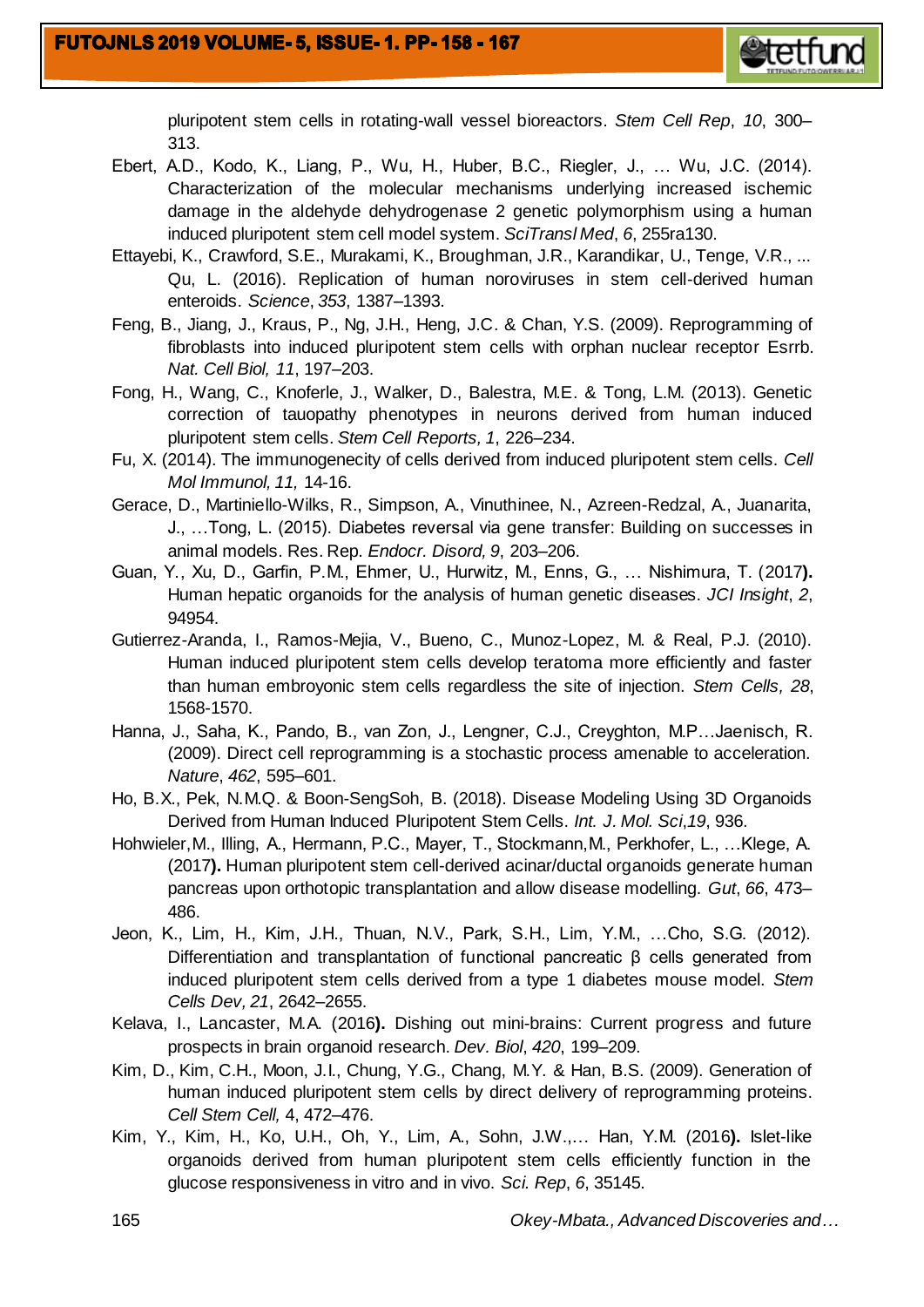

- Kimbrel, E.A. & Lu, S.J. (2011). Potential clinical applications for human pluripotent stem cell-derived blood components. *Stem Cells Int*, 273076.
- Kobayashi, T., Yamaguchi, T., Hamanaka, S., Kato-Itoh, M., Yamazaki, Y., Ibata, M., … Knisely, A.S. (2010). Generation of rat pancreas in mouse by interspecific blastocyst injection of pluripotent stem cells. *Cell, 142*, 787–799.
- Lengerke, C. & Daley, G.Q. (2010). Autologous blood therapies from pluripotent stem cells. *Blood Rev, 24*, 27-37.
- Lan, F., Liang, P., Lee, A.S., Sanchez-Freire, V., Nguyen, P.K., Wang, L., …Wu, J.C. (2013). Abnormal calcium handling properties underlie familial hypertrophic cardiomyopathy pathology in patient-specific induced pluripotent stem cells. *Cell Stem Cell*, 12,101– 113.
- Maherali, N., Ahfeldt, T., Rigamonti, A., Utikal, J., Cowan, C. & Hochedlinger, K. (2008). A high-efficiency system for the generation and study of human induced pluripotent stem cells. *Cell Stem Cell, 3*, 340–345.
- Monzel, A.S., Smits, L.M., Hemmer, K., Hachi, S., Moreno, E.L., van Wuellen, T., …Boussaad, I. (2017**).** Derivation of human midbrain-specific organoids from neuroepithelial stem cells. *Stem Cell Rep*, *8*, 1144–1154.
- Obokata, H., Sasai, Y., Niwa, H., Kadota, M., Andrabi, M., Takata, N., …Wakayama, T. (2014b)**.** Bidirectional developmental potential in reprogrammed cells with acquired pluripotency. *Nature*, *505*(7485), 676–680
- Obokata, H., Wakayama, T., Sasai, Y., Kojima, K., Vacanti, M.P., Niwa, H., … Vacanti, C.A. (2014a). Stimulus-triggered fate conversion of somatic cells into pluripotency. *Nature*, 505(7485), 641–647.
- Ohmine, S., Squillace, K.A., Hartjes, K.A., Deeds, M.C., Armstrong, A.S., Thatava, T., … Ikeda, Y. (2012). Reprogrammed keratinocytes from elderly type 2 diabetes patients suppress senescence genes to acquire induced pluripotency. *Aging-US, 4*, 60–73.
- Okita, K., Ichisaka, T. & Yamanaka, S. (2007). Generation of germline-competent induced pluripotent Stem cells. *Nature, 448*, 313–317.
- Okita, K., Nakagawa, M., Hyenjong, H., Ichisaka, T. & Yamanaka, S. (2008). Generation of mouse induced pluripotent stem cells without viral vectors. *Science, 322*, 949–953.
- Park, E.T., Gum, J.R., Kakar, S., Kwon, S.W., Deng, G. & Kim, Y.S. (2008). Aberrant expression of SOX2 upregulates MUC5AC gastric foveolarmucinin mucinous cancers of the colorectum and related lesions. *Int. J. Cancer, 122*, 1253–1260.
- Raikwar, S.P., Kim, E.M., Sivitz, W.I., Allamargot, C., Thedens, D.R. & Zavazava, N. (2015). Human iPS cell-derived insulin producing cells form vascularized organoids under the kidney capsules of diabetic mice. *PLoS ONE,10*, e0116582.
- Raja, W.K., Mungenast, A.E., Lin, Y.T., Ko, T., Abdurrob, F., Seo, J., Tsai, L.H. (2016**).** Selforganizing 3D human neural tissue derived from induced pluripotent stem cells recapitulate alzheimer's disease phenotypes. *PLoS ONE*, *11*, e0161969.
- Randolph, L.N., Jiang, Y. & Lian, X. (2017). Stem cell engineering and differentiation for disease modeling and cell-based therapies. *AIMS Cell Tissue Eng, 1*, 140–157.
- Sander, J.D. & Joung, J.K. (2014). CRISPR-Cas systems for editing, regulating and targeting genomes. *Nat Biotechnol, 32*, 347–55.
- Shah, S., Huang, X. & Cheng, L. (2014). Concise review: Stem cell-based approaches to red blood cell production for transfusion. *Stem Cells Transl Med,* 3, 346-355.
- Shi, Y., Do, J.T., Desponts, C., Hahm, H.S., Scholer, H.R. & Ding, S. (2008). A combined chemical and genetic approach for the generation of induced pluripotent stem cells. *Cell Stem Cell, 2*, 525–528.